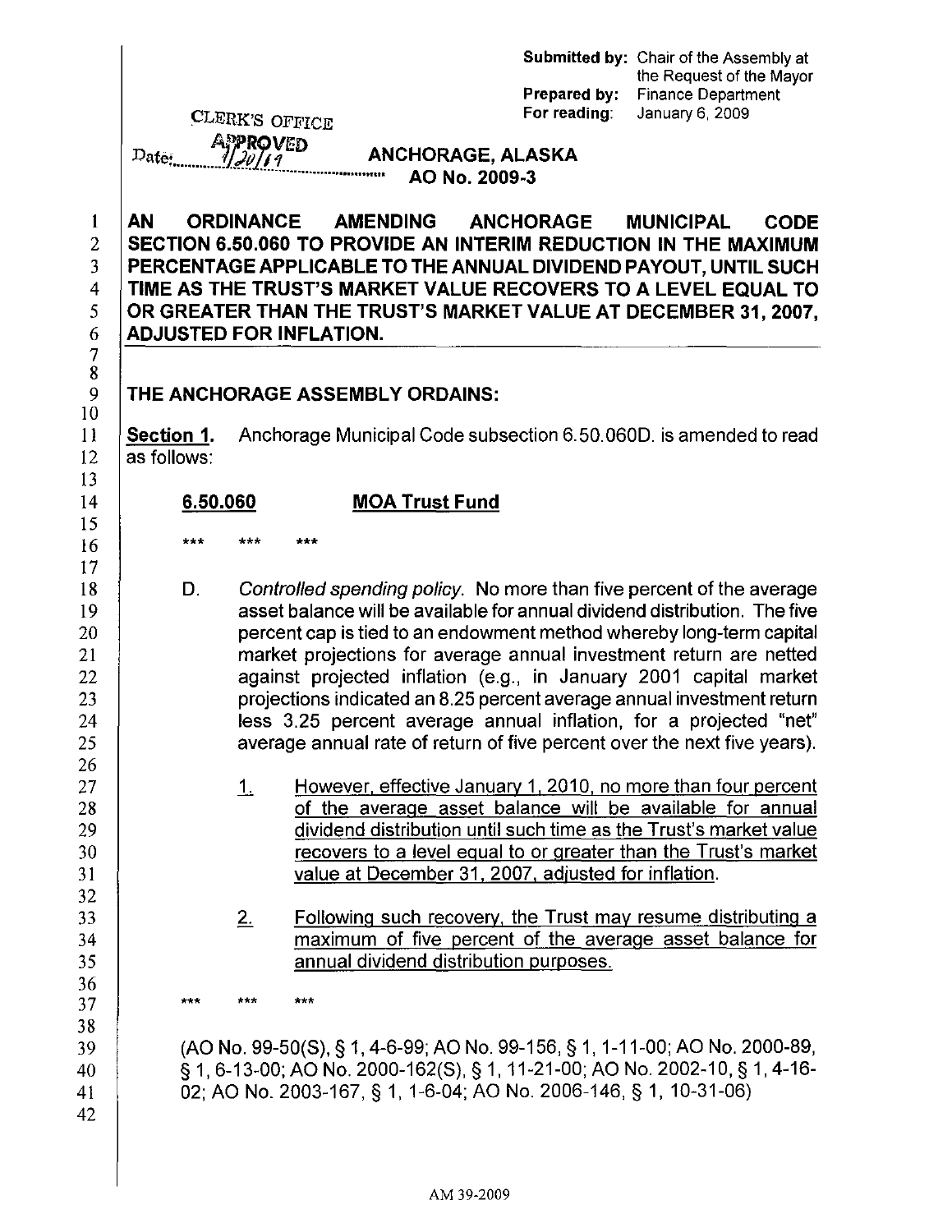Section 2. This ordinance shall become effective immediately upon passage and approval by the Assembly. PASSED AND APPROVED by the Anchorage Assembly this  $\frac{204}{100}$  day of  $\frac{\sqrt{d}$   $\sqrt{d}}{d}$  and  $\frac{1}{\sqrt{d}}$  and  $\frac{1}{\sqrt{d}}$  and  $\frac{1}{\sqrt{d}}$  and  $\frac{1}{\sqrt{d}}$  and  $\frac{1}{\sqrt{d}}$  and  $\frac{1}{\sqrt{d}}$  and  $\frac{1}{\sqrt{d}}$  and  $\frac{1$ **ATTEST:** 

14 15 16 17

 $\mathbf{1}$ 

 $\overline{2}$  $\overline{3}$ 

 $\overline{4}$ 

**Municipal Clerk**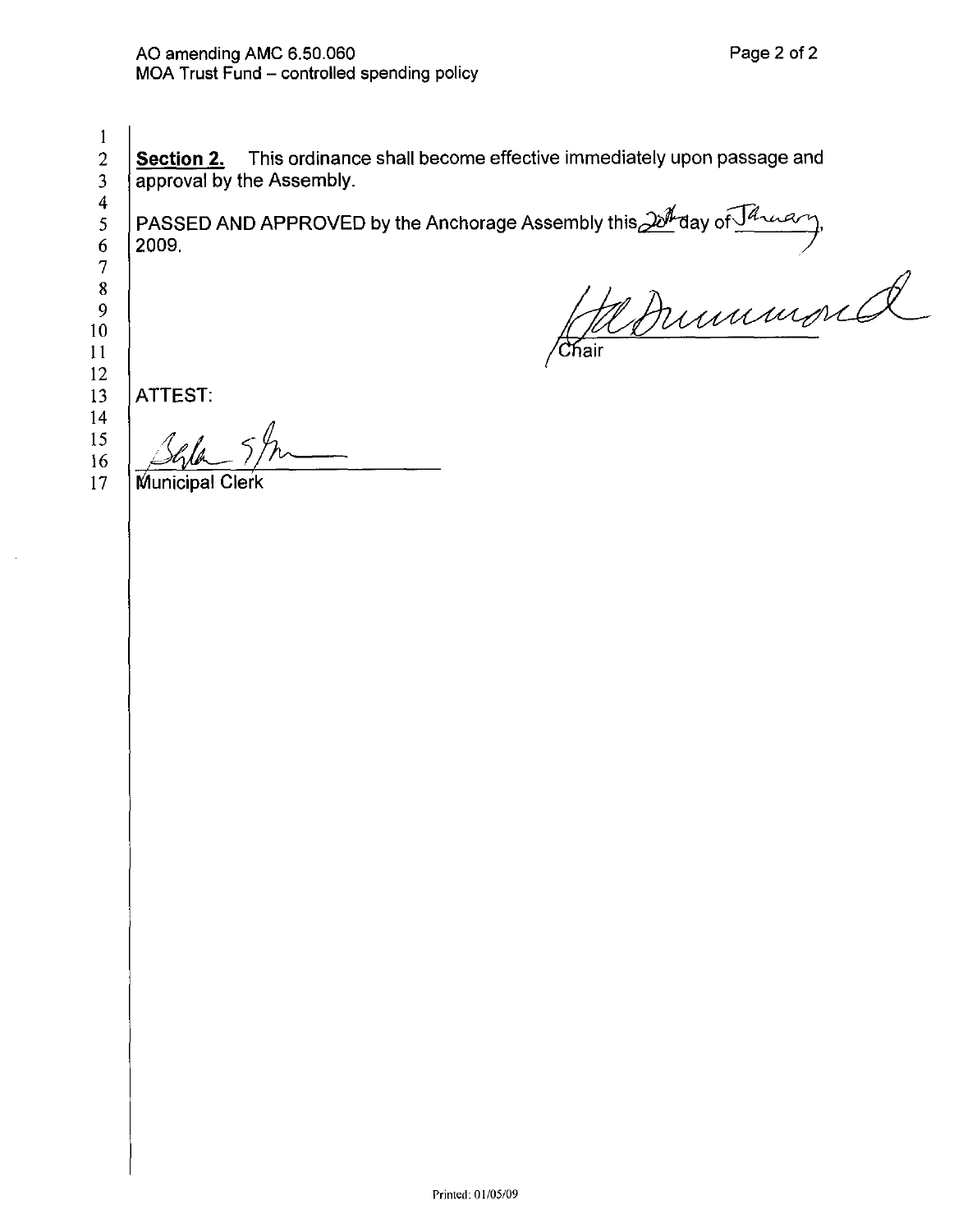## MUNICIPALITY OF ANCHORAGE Summary of Economic Effects --General Government

AO Number: 2009-3 Title: AN ORDINANCE AMENDING ANCHORAGE MUNICIPAL CODE SECTION 6.50.060 TO PROVIDE AN INTERIM REDUCTION IN THE MAXIMUM PERCENTAGE APPLICABLE TO THE ANNUAL DIVIDEND PAYOUT, UNTIL SUCH TIME AS THE TRUST'S MARKET VALUE RECOVERS TO A LEVEL EQUAL TO OR GREATER THAN THE TRUST'S MARKET VALUE AT DECEMBER 31, 2007, ADJUSTED FOR INFLATION.

Sponsor: MAYOR<br>Preparing Agency: Finance Department **Preparing Agency:** Others Impacted:

| <b>CHANGES IN EXPENDITURES AND REVENUES:</b>                                                                                                       |      |  |             | (In Thousands of Dollars) |               |   |               |  |             |             |
|----------------------------------------------------------------------------------------------------------------------------------------------------|------|--|-------------|---------------------------|---------------|---|---------------|--|-------------|-------------|
|                                                                                                                                                    | FY09 |  | <b>FY10</b> |                           | <b>FY11</b>   |   | <b>FY12</b>   |  | <b>FY13</b> |             |
| <b>Operating Expenditures</b><br>1000 Personal Services<br>2000 Non-Labor<br>3900 Contributions<br>4000 Debt Service<br><b>TOTAL DIRECT COSTS:</b> | ŝ    |  | \$          |                           | \$            |   | \$            |  | s           |             |
| Add: 6000 Charges from Others<br>Less: 7000 Charges to Others                                                                                      |      |  |             |                           |               |   |               |  |             |             |
| <b>FUNCTION COST:</b>                                                                                                                              |      |  | S           |                           | s             | ٠ | s             |  |             |             |
| <b>REVENUES:</b>                                                                                                                                   |      |  | (1,200,000) |                           | (1, 200, 000) |   | (1, 100, 000) |  |             | (1,000,000) |
| <b>CAPITAL:</b>                                                                                                                                    |      |  |             |                           |               |   |               |  |             |             |
| <b>POSITIONS: FT/PT and Temp</b>                                                                                                                   |      |  |             |                           |               |   |               |  |             |             |

PUBLIC SECTOR ECONOMIC EFFECTS:

**Revenue impacts shown above are conservatively calculated based upon an 8.25% annual increase in the Trust Fund's market value. If market value recovery occurs more quickly, the revenue impacts will be lessened.** 

## PRIVATE SECTOR ECONOMIC EFFECTS:

None

Prepared by: Sharon B. Weddleton, CFO Telephone: 343-6610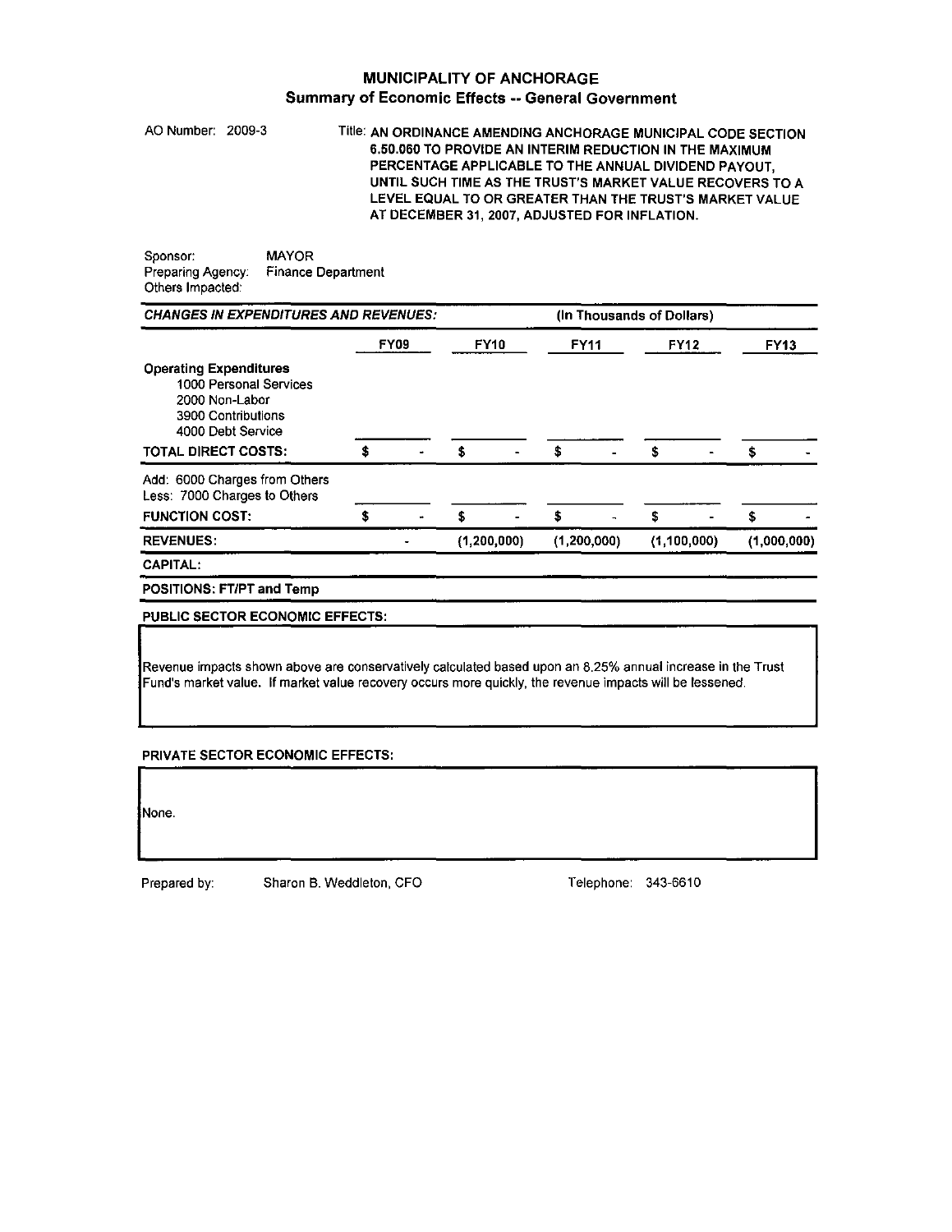

## **MUNICIPALITY OF ANCHORAGE**

**ASSEMBLY MEMORANDUM** 

**No.** AM 39-2009

**Meeting Date:** January 6. 2009

| 1                                                                                          | <b>FROM</b><br><b>MAYOR</b> |                                                                                                                                                                                                                                                                                                                                                                                                                                                                                   |  |  |  |  |  |
|--------------------------------------------------------------------------------------------|-----------------------------|-----------------------------------------------------------------------------------------------------------------------------------------------------------------------------------------------------------------------------------------------------------------------------------------------------------------------------------------------------------------------------------------------------------------------------------------------------------------------------------|--|--|--|--|--|
| $\overline{c}$<br>$\overline{\mathbf{3}}$<br>4<br>5<br>6<br>$\overline{7}$<br>8<br>9<br>10 | <b>SUBJECT:</b>             | AN ORDINANCE AMENDING ANCHORAGE MUNICIPAL CODE<br>SECTION 6.50.060 TO PROVIDE AN INTERIM REDUCTION IN<br>THE MAXIMUM PERCENTAGE APPLICABLE TO THE ANNUAL<br>DIVIDEND PAYOUT, UNTIL SUCH TIME AS THE TRUST'S<br>MARKET VALUE RECOVERS TO A LEVEL EQUAL TO OR<br><b>TRUST'S</b><br><b>GREATER</b><br><b>THAN</b><br>THE<br><b>MARKET VALUE</b><br><b>AT</b><br>DECEMBER 31, 2007, ADJUSTED FOR INFLATION.                                                                           |  |  |  |  |  |
| 11<br>12<br>13<br>14<br>15                                                                 | Specifically:               | This ordinance amends Anchorage Municipal Code section 6.50.060D., MOA<br>Trust Fund, to promote rebuilding of the purchasing power of the Trust.                                                                                                                                                                                                                                                                                                                                 |  |  |  |  |  |
| 16<br>17<br>18<br>19                                                                       |                             | • The proposed ordinance establishes an interim reduction in the maximum<br>annual payout percentage from 5% to 4% until the Trust's market value<br>recovers to its level at December 31, 2007, adjusted for inflation.                                                                                                                                                                                                                                                          |  |  |  |  |  |
| 20<br>21<br>22<br>23                                                                       | viability.                  | • The effective date of January 1, 2010 attempts to strike a balance between<br>the requirements of the 2009 budget and the need to ensure long-term Trust                                                                                                                                                                                                                                                                                                                        |  |  |  |  |  |
| 24<br>25<br>26<br>27<br>28<br>29<br>30                                                     |                             | <b>Background/Purpose:</b> The year 2008 is the fifth worst investment year on<br>record. The magnitude of 2008 losses led to the Trust's market value falling below<br>its original corpus balance of \$102 million. While recovery is expected, there is<br>uncertainty regarding how long it will take. In the meantime, the Trust is<br>authorized by Charter and Code to withdraw up to 5% of the average asset value<br>each year as a dividend to general government.      |  |  |  |  |  |
| 31<br>32<br>33<br>34<br>35<br>36                                                           |                             | A primary objective of the Trust is to preserve corpus in an effective inflation-<br>proofed manner. To maintain the long term purchasing power of the Trust, it is<br>incumbent on the City to lower the percentage payout rate from 5% to 4% per year<br>until the Trust rebuilds its value. This interim dividend reduction is likely to last at<br>least several years. If passed, this ordinance reduces annual dividends beginning<br>in 2010 by approximately \$1 million. |  |  |  |  |  |
| 37<br>38<br>39<br>40<br>41                                                                 |                             | The Investment Advisory Commission and investment consultant met in<br>December, carefully reviewed this issue, and unanimously recommend approval of<br>this ordinance as a means of preserving the purchasing power of the Trust.                                                                                                                                                                                                                                               |  |  |  |  |  |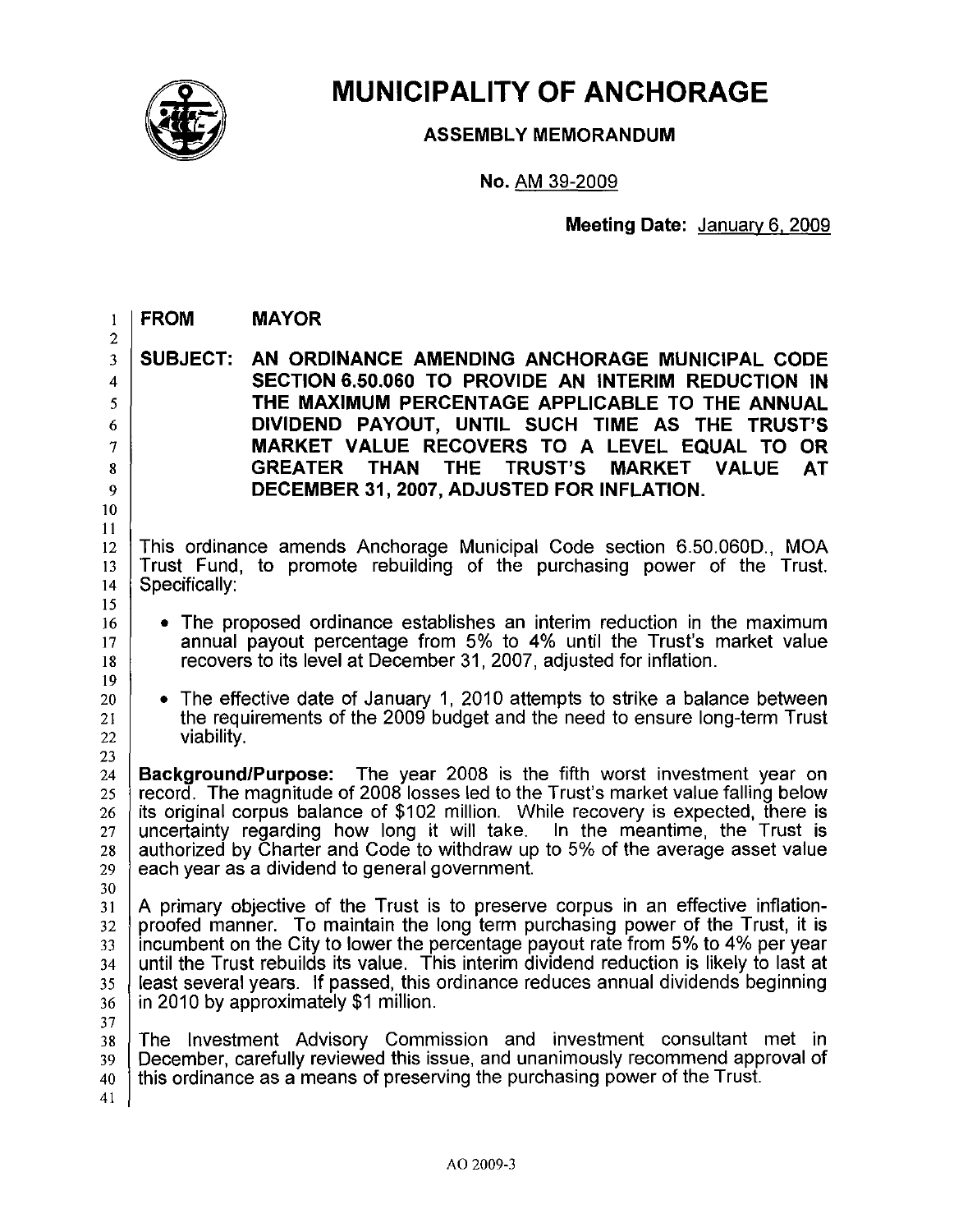1 THE ADMINISTRATION RECOMMENDS APPROVAL OF AN ORDINANCE 2 AMENDING ANCHORAGE MUNICIPAL CODE SECTION 6.50.060 TO 3 PROVIDE AN INTERIM REDUCTION IN THE MAXIMUM PERCENTAGE 4 APPLICABLE TO THE ANNUAL DIVIDEND PAYOUT, UNTIL SUCH TIME AS  $5$  THE TRUST'S MARKET VALUE RECOVERS TO A LEVEL EQUAL TO OR  $6$  GREATER THAN THE TRUST'S MARKET VALUE AT DECEMBER 31, 2007, 7 | ADJUSTED FOR INFLATION. 8 9 **Prepared by:** Daniel Moore, Municipal Treasurer

- $10$  Approved by: Sharon Weddleton, CFO
- 11 Concur: James N. Reeves, Municipal Attorney
- 12 Concur: Michael K. Abbott, Municipal Manager
- 13 Respectfully submitted: Mayor Mark Begich and Acting Mayor-Appointee Matt Claman
- 14